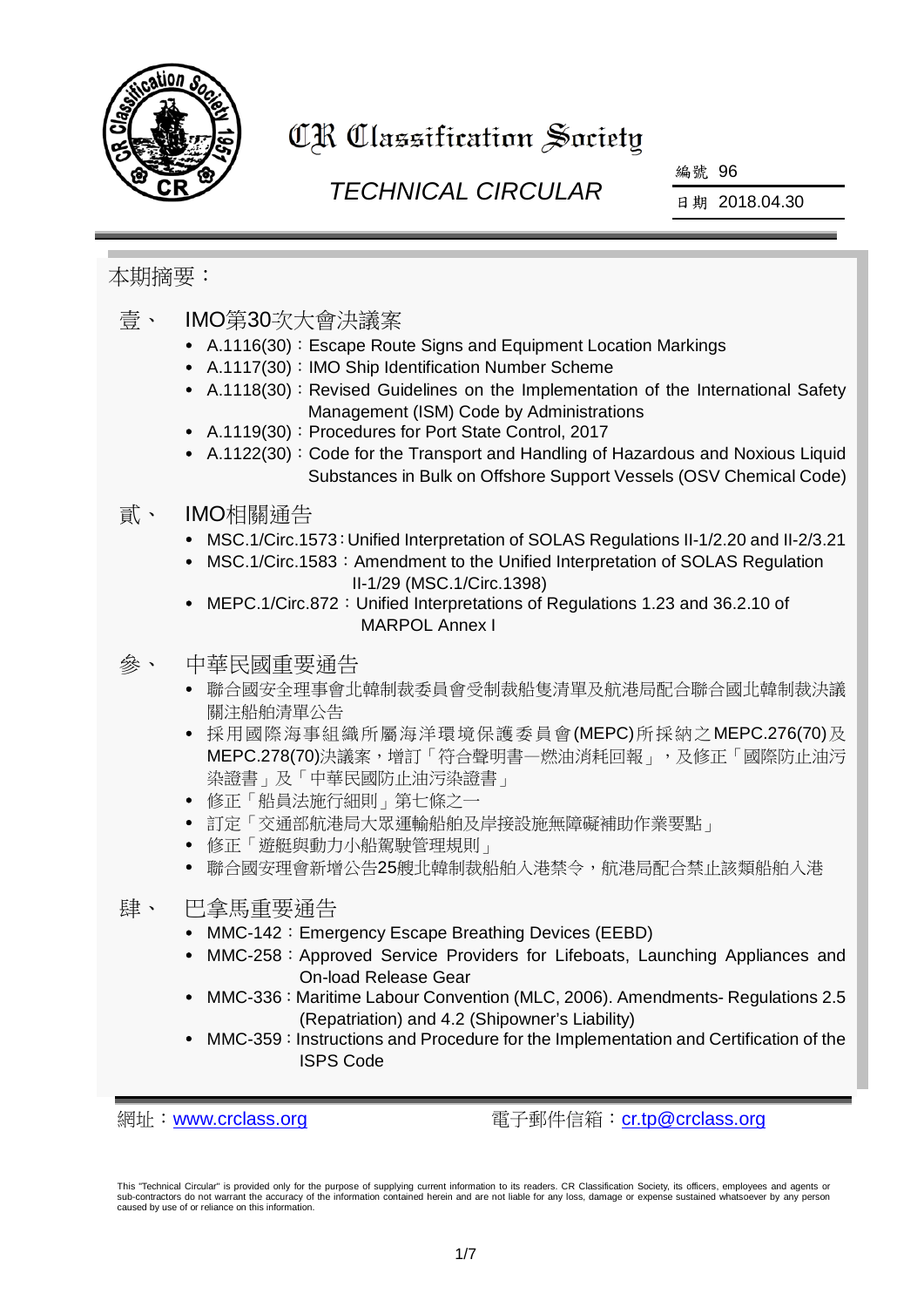- MMC-360: Ships that Assist North Korea will be Captured and Processed
- MMC-361: Restricted Vessels List
- MMC-362: List of Accepted Companies with Type Approval Certificate of Ballast Water Management System
- 伍、 美國壓艙水規定
	- 摘要美國壓艙水管理規定最新動態
- 陸、 英國海事勞動法規(工作時數)
	- 摘要英國海事勞動法規最新動態

# 壹 **IMO**第**30**次大會決議案

### 國際海事組織**(IMO)**會員大會**(Assembly)**第 **30** 次會議於 **2017** 年 **11** 月 **27** 日至 **12** 月 **6** 日在英國倫敦召開。重點決議案摘要如下:

#### 一、 **[A.1116\(30\)](http://www.crclass.org/chinese/download/ti-tc/96/1-1%20A%2030-Res.1116%20-%20Escape%20Route%20Signs%20And%20Equipment%20Location%20Markings%20(Secretariat).pdf)**:**Escape Route Signs and Equipment Location Markings**:

- (一) 本決議提供「涉及消防和救生的逃生通道和應急設備相關的圖形符號與標示」。
- (二) 本決議之適用對象:
	- 1. 2019年1月1日以後建造之新造船舶;或
	- 2. 現成船舶於2019年1月1日以後進行SOLAS第Ⅱ-2章或第Ⅲ章相關範疇之修理 時。

#### 二、 **[A.1117\(30\)](http://www.crclass.org/chinese/download/ti-tc/96/1-2%20A%2030-Res.1117%20-%20Imo%20Ship%20Identification%20Number%20Scheme%20(Secretariat).pdf)**:**IMO Ship Identification Number Scheme**:

- (一) 將下述船舶增訂納入到IMO船舶識別號(IMO Number)的非強制性適用範圍:總噸 位小於100的客船、高速客船、SOLAS第V章規則19-1規定的國際航線的移動式 鑽探裝置(MODU)、總噸位100以上的鋼質及非鋼質漁船、在船旗國國家管轄水域 外作業的所有總噸位100以下且總長12m以上的動力漁船。
- 三、 **[A.1118\(30\)](http://www.crclass.org/chinese/download/ti-tc/96/1-3%20A%2030-Res.1118%20-%20Revised%20Guidelines%20On%20The%20Implementation%20Of%20The%20InternationalSafety%20Management%20(Ism)%20Code...%20(Secretariat).pdf)**:**Revised Guidelines on the Implementation of the International Safety Management (ISM) Code by Administrations**
	- (一) 修正主管機關執行ISM Code的準則:對主管機關驗證ISM Code的符合性、發證 程序以及執行人員資格做出較詳細的規定。
	- (二) 廢除A.1071(28)決議案。
- 四、 **[A.1119\(30\)](http://www.crclass.org/chinese/download/ti-tc/96/1-4%20A%2030-Res.1119%20-%20Adopted%20on%206%20December%202017(Agenda%20item%209)PROCEDURES%20FOR%20PORT%20STATE%20CONTROL,%202017%20(Secretariat).pdf)**:**Procedures for Port State Control, 2017 (2017**年港口國管制準則**)**, 重點更新如下:
	- (一) 將下述公約納入該準則範疇:COLREG 1972、CLC 1969、CLC PROT 1992、 BUNKERS 2001 · BWM 2004 · NAIROBI WRC 2007 及 Maritime Labour Convention。
	- (二) 有關「提前實施SOLAS和相關強制性文件修正案之作法」:締約國應考慮到 MSC.1/Circ.1565準則的內容。
	- (三) 船舶若使用電子證書,應符合下列要求: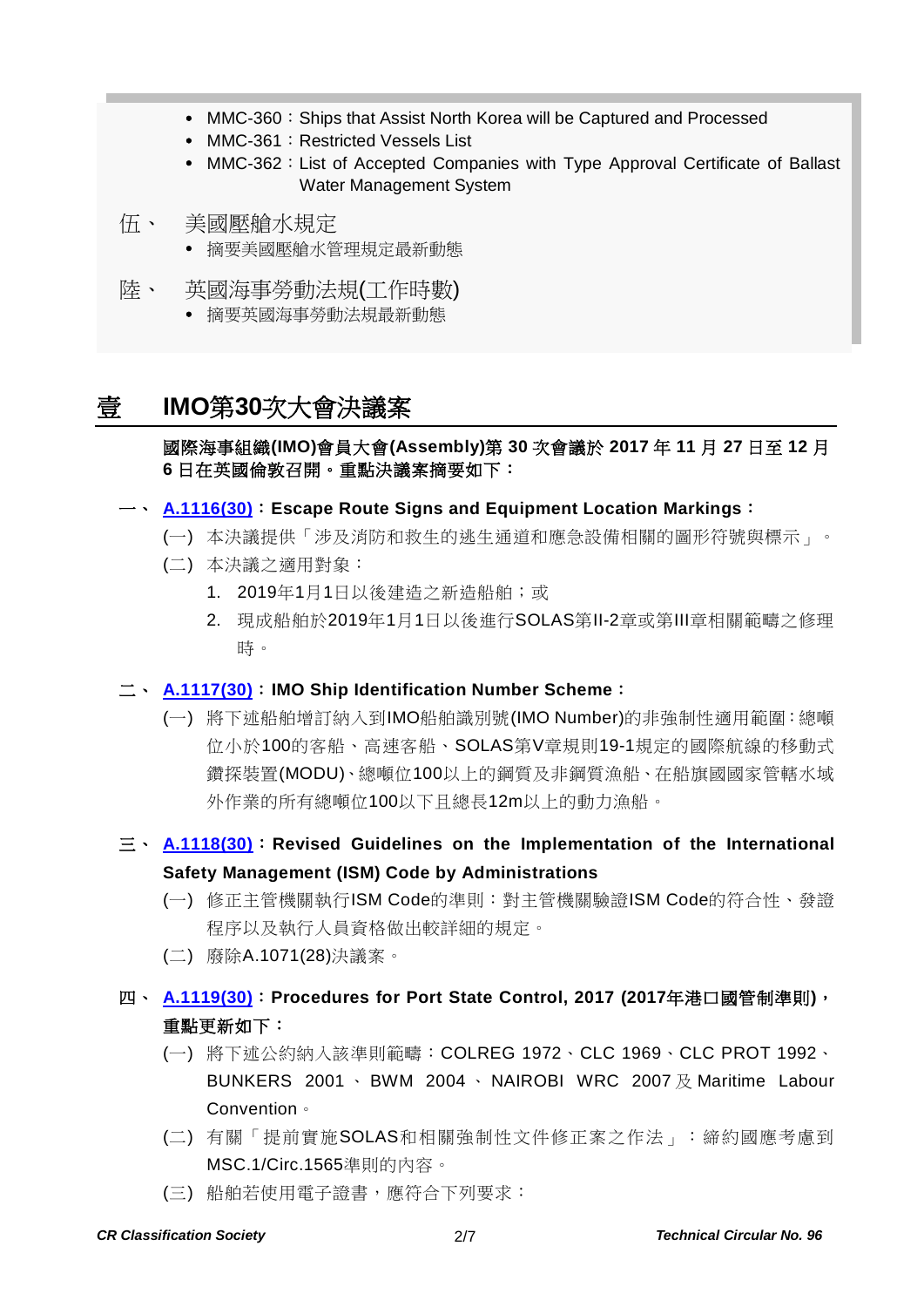- 1. 其證書及其網站應符合FAL.5 / Circ.39 / Rev.2準則。
- 2. 船上有具體的驗證說明。
- 3. 在船上電腦查看此類證書可被視為符合證書在「船上」的要求。
- (四) 修正Appendix 2(可能導致滯留的重大缺失):
	- 1. 新增MARPOL Annex IV的缺失項目,包含:缺少國際防止污水證書、污水處 理設備未經主管機關認可,以及船員不熟悉污水的處理/排放要求。
	- 2. 新增MARPOL Annex VI的缺失項目,包含:2000年1月1日以後安裝之焚化 爐不符合IMO所制定之性能標準、缺少國際能源效率證書,以及缺少船舶能 源效率管理計畫(SEEMP)。
- (五) 修正Appendix 6(Guidelines for More Detailed Inspections of Ship Structural and Equipment Requirements):
	- 1. 於6.1段末新增:港口國管制官員若對結構保護方法有疑問應詢問船旗國主管 機關;港口國管制官員通常應將檢查限於所提供的佈置的有效性。
	- 2. 修正6.4段:應注意求生路線的有效性,保證關鍵的門不保持閉鎖而且通道和 梯道不受阻塞。對於外部撤離通道的最小寬度,應接受船旗國主管機關認可 的佈置。
	- 3. 修正6.5段:應接受船旗國主管機關認可的手動操作呼叫點的位置佈置。
- (六) 修正Appendix 7(Guidelines for Control of Operational Requirements)
	- 1. 修正1.2段:在要求任何實際操作前,港口國管制官員應審查培訓和演練紀 錄,並應視情況檢查相關的安全設備及其保養紀錄。例如,通過驗證演練紀 錄、保養紀錄、實際檢查和船員實際演示呼吸裝置、安全背帶和空氣測試裝 置,即可驗證進入圍閉空間之演練,而無須實際進入圍閉空間。
	- 2. 新增第8段:有關檢查「圍閉空間之進入和救助演練」內容。
	- 3. 新增第9段:有關檢查「應急操舵演練」內容。
- (七) 修正Appendix 8(Guidelines for Port State Control Officers on the ISM Code):
	- 1. 更新有關ISM Code的港口國管制官員準則,更新內容包含:納入相關SOLAS 法源、名詞定義、以及ISM Code的適用範圍等。
	- 2. 修正7.3段:新增可能滯留的缺失,包含:
		- (1) 技術和/或操作性質的缺失顯示出「執行ISM Code的嚴重失效或缺乏其有效 性」;
		- (2) 船上無有效之證書(例:安全管理證書,臨時安全管理證書或符合文件),或其 檢驗期限過期或遺失;
		- (3) 安全管理證書或臨時安全管理證書上所載的船舶類型未列在符合文件或臨時 符合文件上;
		- (4) 符合文件或臨時符合文件上所載的公司名稱、公司地址或簽發證書的政府當 局與安全管理證書或臨時安全管理證書上所載的並不一致。
- (八) 修正Appendix 11 (Guidelines for Port State Control Officers on Certification of Seafarers, Hours of Rest and Manning):
	- 1. 更新有關船員發證、配額和休息時間的港口國管制官員準則,更新內容包 含:納入相關法源、名詞定義、以及船員休息時間等。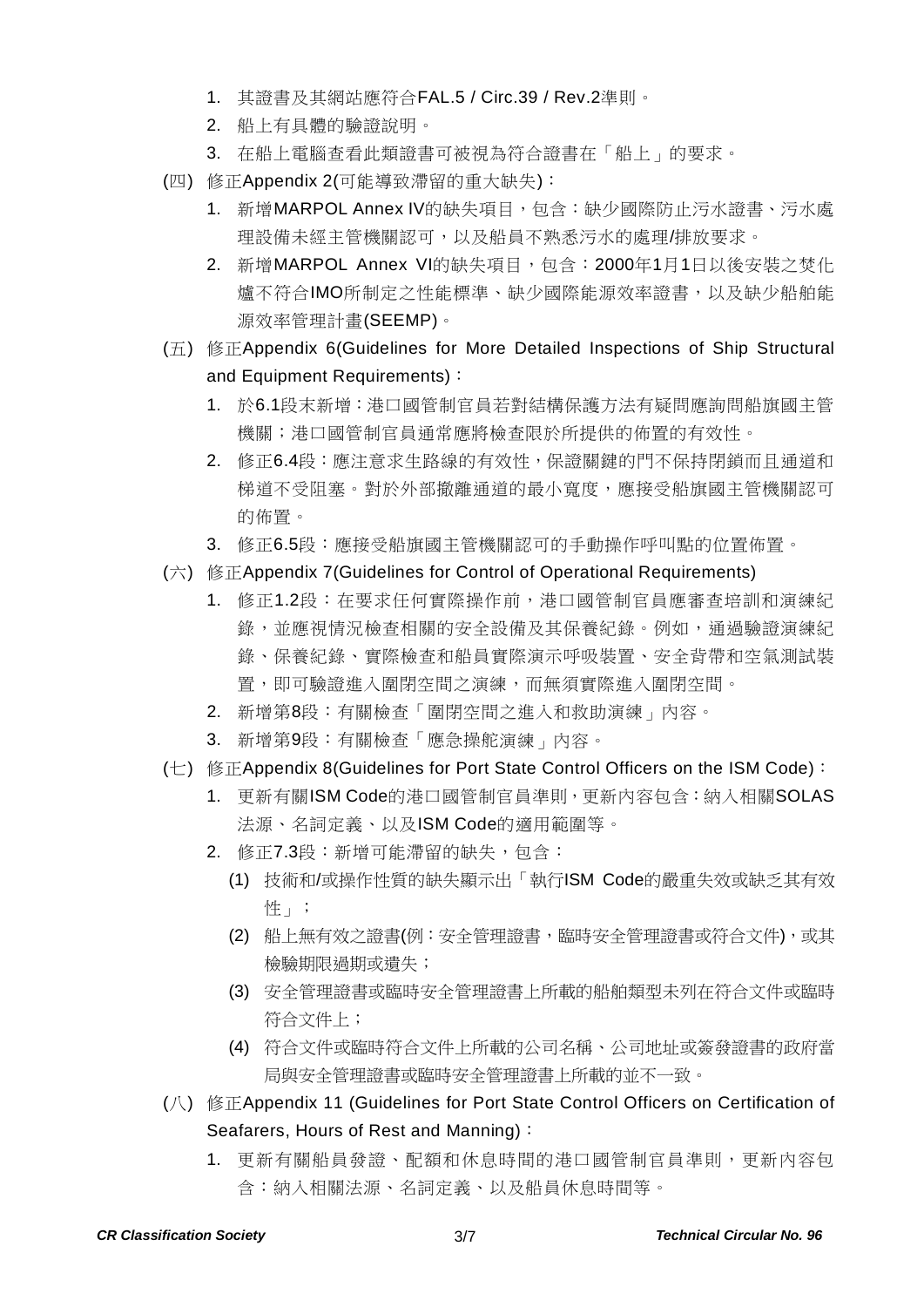- 2. 修正7.3段,新增可能滯留的缺失,包含:
	- (1) 船員未持有適當的證書或有效的豁免證明;
	- (2) 船舶未符合主管機關適用的安全配額要求,或船舶未按主管機關的要求作出 航行或輪機值班的安排;
	- (3) 沒有專門負責安全航行、安全無線電通信或防止海洋污染必要設備的合格人 員進行當值;
	- (4) 航次開始第一個班次和其後的接班安排未能使船員充分休息以適於其值班職 責;
	- (5) 船上無每天休息時間的紀錄。
- (九) 更新Appendix 12(List of Certificates and Documents):
	- 1. 更新船上應具備之相關文書。

### 五、 **[A.1122\(30\)](http://www.crclass.org/chinese/download/ti-tc/96/1-5%20A%2030-Res.1122%20-%20CODE%20FOR%20THE%20TRANSPORT%20AND%20HANDLING%20OF%20HAZARDOUS%20AND%20NOXIOUS%20LIQUID%20SUBSTANCES%20IN%20BULK%20ON...%20(Secretariat).pdf)**:**Code for the Transport and Handling of Hazardous and Noxious Liquid Substances in Bulk on Offshore Support Vessels (OSV Chemical Code)**:

- (一) 因應離岸支援船舶(Offshore Support Vessels)載運化學品之需求,IMO採納離岸 支援船舶化學品章程(OSV Chemical Code),該章程建議生效時間為2018年7月1
	- 日,適用對象如下:
	- 1. 適用2018年7月1日以後建造並欲載運OSV Chemical Code所規範之離岸支 援船舶。
	- 2. 在2018年7月1日前建造之離岸支援船舶,若改裝載運OSV Chemical Code 所規範之貨物,不論其建造時間,皆須自改裝日期起符合OSV Chemical Code的規定。
- (二) 規定內容概要:
	- 1. 該規定係以A.673(16)為基礎修訂, 章節內容共17章。
	- 2. 除IBC Code中的一般性要求(例如破損穩度、液貨艙位置、船舶佈置、貨物圍 護、貨物駁運、貨艙通風、防火、貨艙區域的機械通風、人員保護和操作等 要求),亦規定了離岸支援船舶在載運和處理有毒危害液體物質時的一些特 殊要求,包括:載運污染液體物質要求、移動式液體貨艙裝卸貨要求、液化 氣體的載運要求。

# 貳 **IMO**相關通告

- 一、 **[MSC.1/Circ.1573](http://www.crclass.org/chinese/download/ti-tc/96/2-1%20MSC.1-Circ.1573%20-%20Unified%20Interpretation%20Of%20Solas%20Regulations%20Ii-12.20%20And%20Ii-23.21%20(Secretariat)%20(1).pdf)**:**Unified Interpretation of SOLAS Regulations II-1/2.20 and II-2/3.21**:
	- (一) SOLAS II-1章規則2.20及II-2章規則3.21之統一解釋:相關公約證書上所載之載 重量(Deadweight)應使用縱平浮流體靜力(Even-keel Hydrostatics)數據所確定之 載重量。
- 二、 **[MSC.1/Circ.1583](http://www.crclass.org/chinese/download/ti-tc/96/2-2%20MSC.1-Circ.1583%20-%20Amendment%20To%20The%20Unified%20Interpretation%20OfSolas%20Regulation%20Ii-129%20(Msc.1Circ.1398)%20(Secretariat).pdf)** : **Amendment to the Unified Interpretation of SOLAS Regulation II-1/29 (MSC.1/circ.1398)**:
	- (一) 刪除第 1 節 (Section 1) 之參考資料 ("IEC Publication 60092-204 Electrical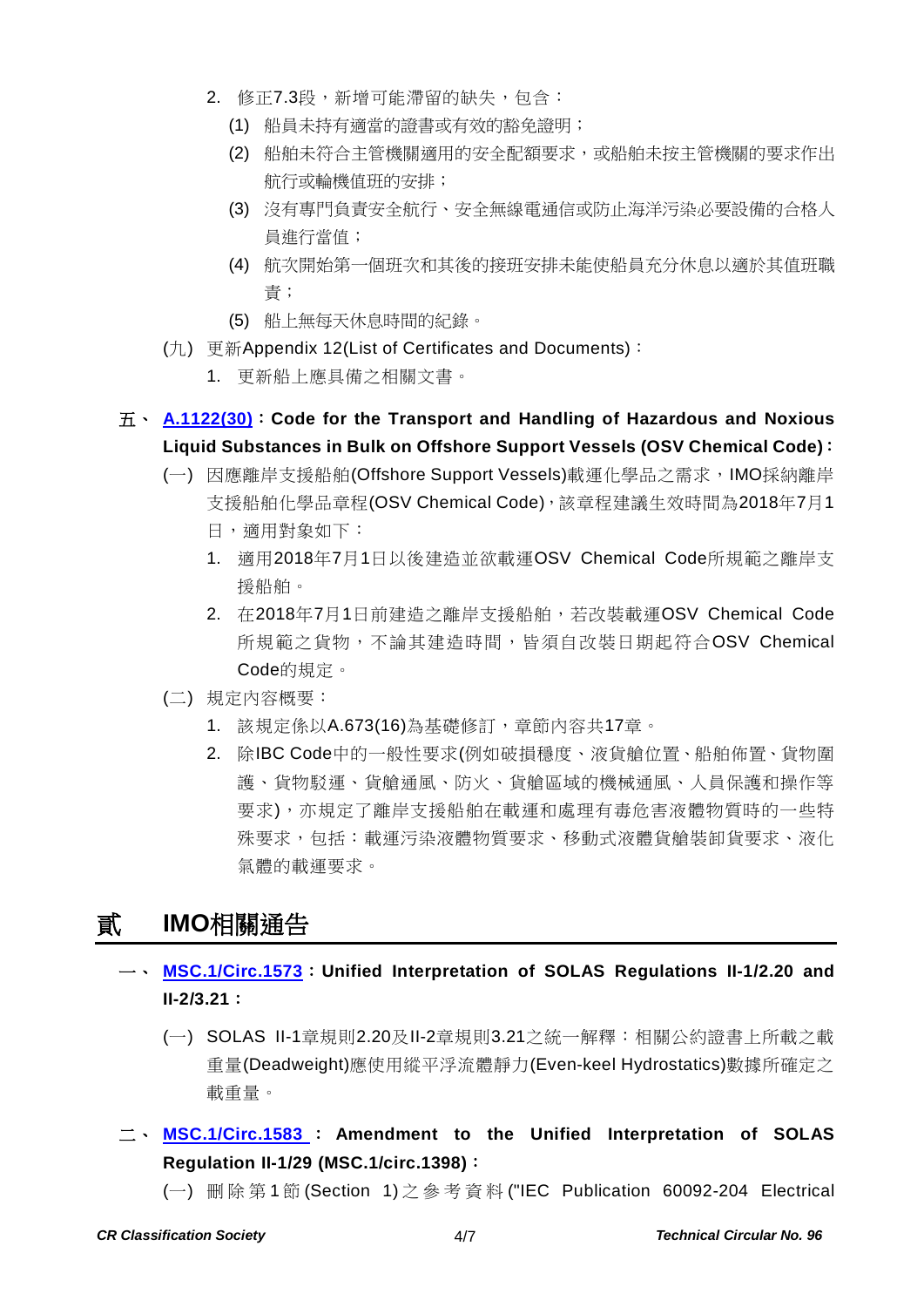installations in ships. Part 204: System design – Electric and electrohydraulic steering gear (1987)")。

# 三、 **[MEPC.1/Circ.872](http://www.crclass.org/chinese/download/ti-tc/96/2-3%20MEPC.1-Circ.872%20-%20Unified%20Interpretations%20Of%20Regulations%201.23%20And%2036.2.10%20Of%20Marpol%20Annex%20I%20(Secretariat).pdf)**:**Unified Interpretations of Regulations 1.23 and 36.2.10 of MARPOL Annex I**:

- (一) MARPOL Annex I規則1.23之統一解釋:公約證書上所載之載重量應使用縱平浮 流體靜力數據所確定之載重量。
- (二) 當油輪船長接受碼頭軟管沖洗水(Terminal Hose Flush Water)時,該沖洗水應依 據規則36.2.10被分類為殘油的處理(Disposal of Residues),並以油料紀錄簿第 二部分Item J於適當處登載。

# 參 中華民國重要通告

- 一、 [聯合國安全理事會北韓制裁委員會受制裁船隻清單及航港局配合聯合國北韓制裁決議](https://www.motcmpb.gov.tw/information_103_11998.html) [關注船舶清單公告,](https://www.motcmpb.gov.tw/information_103_11998.html)中華民國**107**年**2**月**22**日。
- 二、 採 用 [國際海事組織所屬海洋環境保護委員會](http://gazette.nat.gov.tw/egFront/detail.do?metaid=96736&log=detailLog) **(MEPC)**所採納之 **MEPC.276(70)**及 MEPC.278(70)決議案,增訂「符合聲明書—[燃油消耗回報」,及修正「國際防止油污](http://gazette.nat.gov.tw/egFront/detail.do?metaid=96736&log=detailLog) [染證書」及「中華民國防止油污染證書」,](http://gazette.nat.gov.tw/egFront/detail.do?metaid=96736&log=detailLog)並自中華民國**107**年**3**月**1**日生效。
- 三、 修正[「船員法施行細則」](http://gazette.nat.gov.tw/egFront/detail.do?metaid=97160&log=detailLog)第七條之一,中華民國**107**年**3**月**9**日。
- 四、 訂定[「交通部航港局大眾運輸船舶及岸接設施無障礙補助作業要點」](http://gazette.nat.gov.tw/egFront/detail.do?metaid=97551&log=detailLog),自中華民國**107** 年**3**月**26**日生效。
- 五、 修正[「遊艇與動力小船駕駛管理規則」](http://gazette.nat.gov.tw/egFront/detail.do?metaid=97581&log=detailLog),中華民國**107**年**3**月**28**日。
- 六、 聯合國安理會新增公告**25**[艘北韓制裁船舶入港禁令,航港局配合禁止該類船舶入港,](https://www.motcmpb.gov.tw/information_15_13760.html) 中華民國**107**年**3**月**31**日。

# 肆 巴拿馬重要通告

- 一、 **[MMC-142:](http://www.crclass.org/chinese/download/ti-tc/96/4-1%20MMC-142-Emergency-Escape-Breathing-Devices-EEBDs-APRIL-2018.pdf) "Emergency Escape Breathing Devices (EEBD)"**:
	- (一) 背景:SOLAS II-2章規則13.3.4、13.4.3及其統一解釋(MSC/Circ.1081)規定船上 EEBD應備數量,惟條文並未對「訓練用EEBD」有明確規定。
	- (二) 本次通告更新內容:
		- 1. 有關備用EEBD數量,巴拿馬要求如下(適用2002年7月1日以後建造之新造船 及現成船):
			- (1) 總數10具EEBD以下之船舶:除SOALS規定外,須再額外至少多1具備用。
			- (2) 總數11~20具EEBD之船舶:須至少具備2具備用。
			- (3) 總數超過20具EEBD之船舶:須至少具備總數10%備用(但不必超過4具)。
		- 2. 船舶應於2018年5月1日以後的第一個SE檢驗前備有至少1具之訓練用 EEBD。
		- 3. 訓練用之EEBD不得兼用備用之EEBD,且訓練用EEBD應有清楚的標示 (MSC.1/Circ 849)。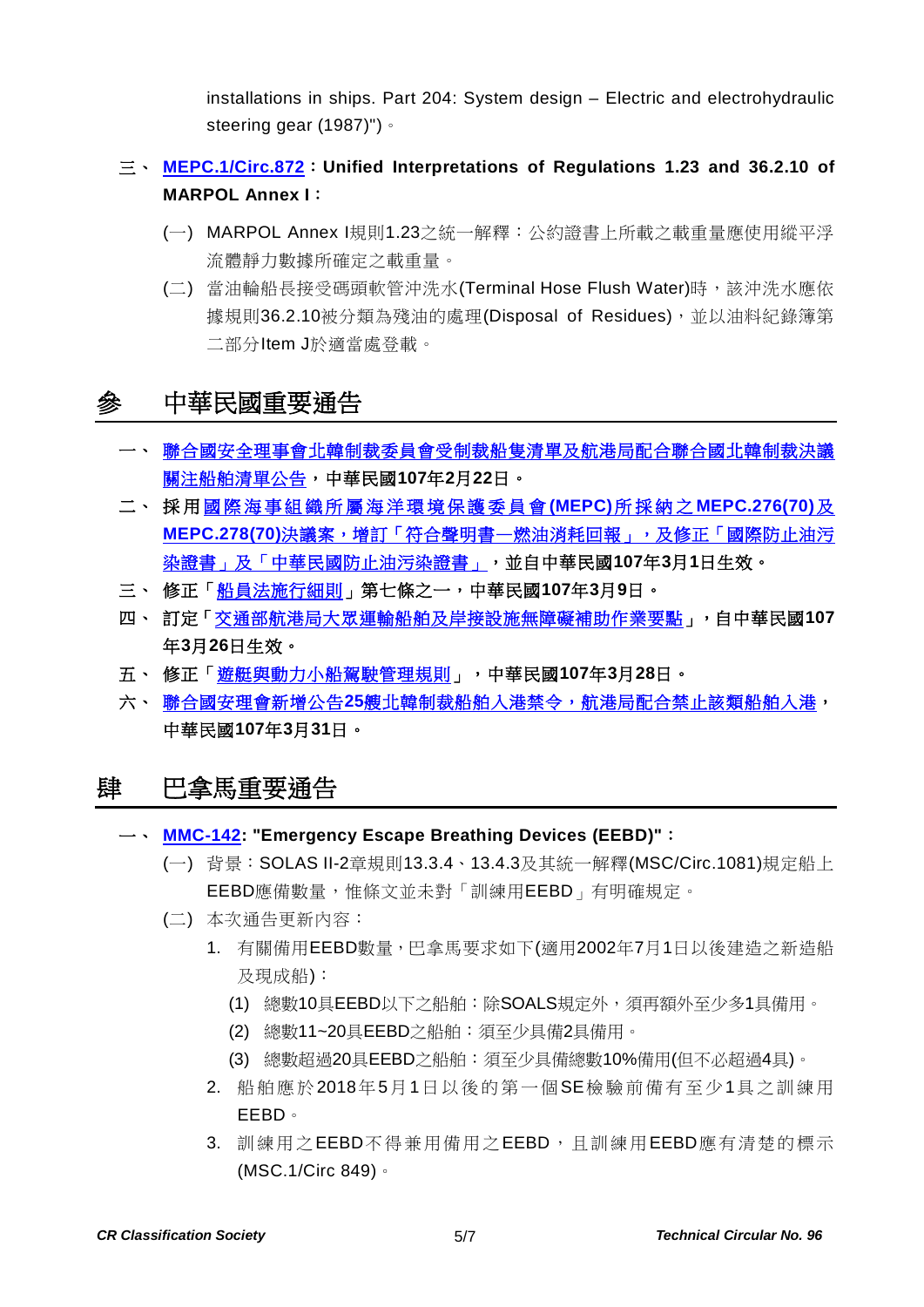### 二、 **[MMC-258:](http://www.crclass.org/chinese/download/ti-tc/96/4-2%20MMC-258-Actualizada-MMC-258-Approved-service-providers-for-lifeboats-launching-APRIL-2018.pdf) "Approved Service Providers for Lifeboats, Launching Appliances and On-load Release Gear"**:

- (一) 更新巴拿馬政府授權之救生艇下水及承載釋放機構維修廠商名單。
- 三、 **[MMC-336:](http://www.crclass.org/chinese/download/ti-tc/96/4-3%20%20MMC-336-MLC-SEGUMAR-22-03-2018.pdf) "Maritime Labour Convention (MLC, 2006). Amendments-Regulations 2.5 (Repatriation) and 4.2 (Shipowner's Liability)"**:
	- (一) 新增第8段:當船舶更換P&I/保險業者時,船東或船舶營運者必須以email通知 巴拿馬海事局[\(mlc@segumar.com\)](mailto:mlc@segumar.com),並附上更新後之財務擔保。

# 四、 **[MMC-359:](http://www.crclass.org/chinese/download/ti-tc/96/4-4%20MMC-359-DIRECTRICES-FEBRUARY.pdf) "Instructions and Procedure for the Implementation and Certification of the ISPS Code"**,有關**ISPS**檢驗發證流程更新重點如下:

- (一) 認可保全機構(Recognized Security Organization,RSO)執行換證評鑑(Renewal Verification)完成後,可「簽發效期不超過5個月之短證(Short Term)」或「於原 長證簽署以延長不超過5個月之效期」,以讓船東向巴拿馬海事局申請新國際船 舶保全證書(International Ship Security Certificate, ISSC)長證。
- (二) 船舶營運者若自願希望中期評鑑之簽署由巴拿馬海事局簽署(註:非強制性),可 由以下網址申請: <http://certificates.amp.gob.pa/certificates>。
- (三) 船舶營運者若更換RSO,須於新的RSO執行ISPS相關評鑑前,以email通知巴拿 馬海事局(isps@amp.gob.pa),隨後船舶營運者須同步更新連續概要紀錄(CSR) 上所載之資訊。
- (四) 承(三),不同時機點更換RSO所涉及之流程如下:
	- 1. 於執行初次評鑑(Initial Verification)期間更換:
		- 該初次評鑑須重新啟動,新RSO須通知巴拿馬海事局,以被授權簽發新 ISSC臨時證書(Interim ISSC)。
	- 2. 於年度區間(Annual Windows)時更換:
		- 新RSO須執行額外評鑑,並於ISSC長證背面簽署以讓船東向巴拿馬海事 局申請新ISSC長證(不額外收費,效期與舊ISSC長證一致),申請連結如 下: <http://certificates.amp.gob.pa/certificates>。
	- 3. 於中期評鑑(Intermediate Verification)時更換:
		- 新RSO須在執行評鑑前先通知巴拿馬海事局,並執行初次評鑑範圍之評 鑑,完成後於ISSC長證背面簽署以讓船東向巴拿馬海事局申請新ISSC長 證 ( 不 額 外 收 費 , 效 期 與 舊 ISSC 長 證 一 致 ) , 申 請 連 結 如 下 : <http://certificates.amp.gob.pa/certificates>。
	- 4. 於換證評鑑(Renewal Verification)時更換:
		- 新RSO須在執行評鑑前先通知巴拿馬海事局,並執行初次評鑑範圍之評 鑑,完成後「簽發效期不超過5個月之短證(Short Term)」或「於原長證簽 署以延長不超過5個月之效期」,以讓船東向巴拿馬海事局申請新ISSC長 證。
	- 5. 非於檢驗區間時更換:
		- 新RSO須執行額外評鑑,完成後船東須向巴拿馬海事局申請新的ISSC長 證(不額外收費,效期與舊 ISSC 長證一致),申請連結如下: